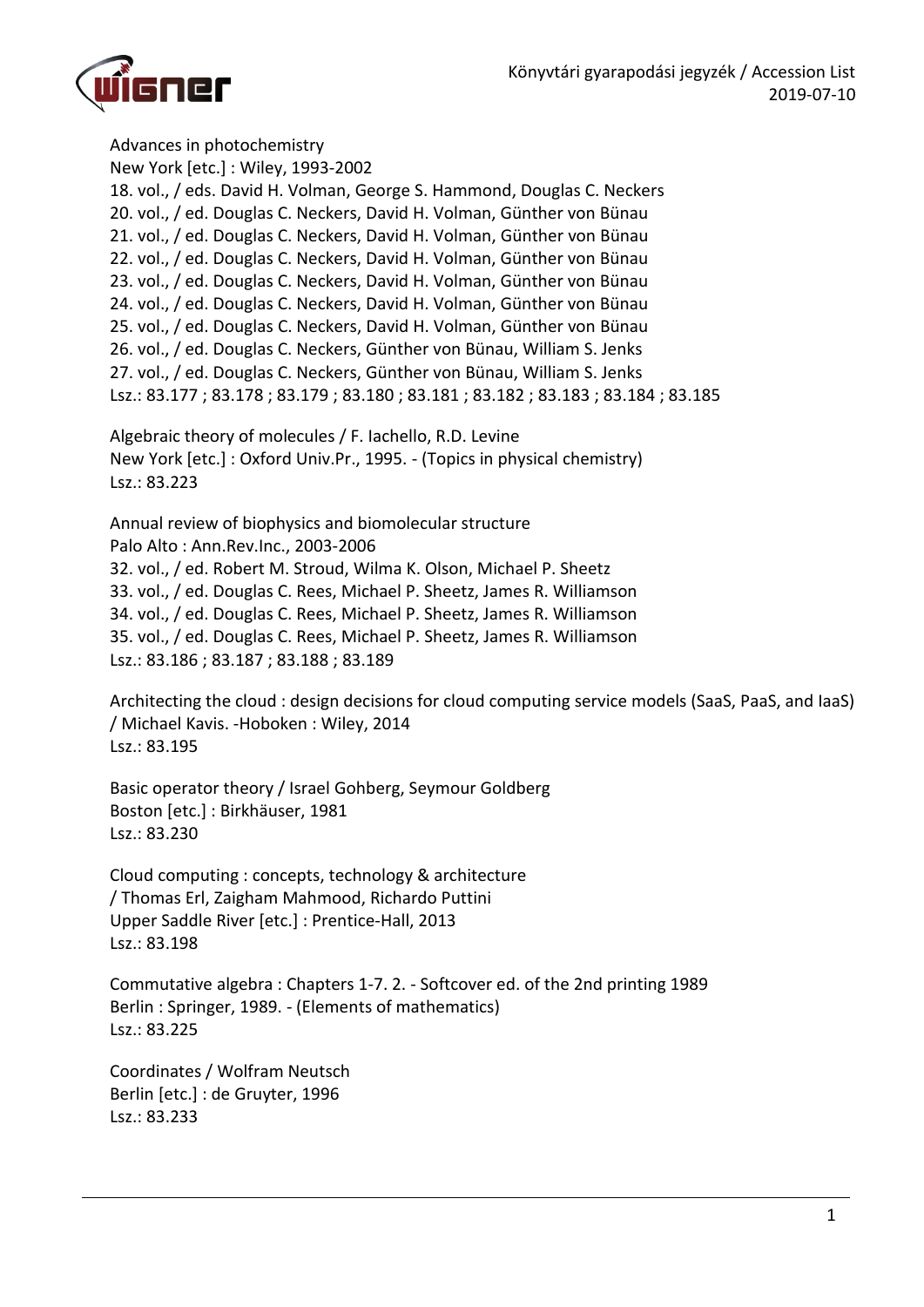

Deep learning with Python / François Chollet Shelter Island : Manning, 2018 Lsz.: 83.196

Electronic structure calculations for solids and molecules : theory and computational methods / Jorge Kohanoff Cambridge : Cambridge Univ.Pr., 2006 Lsz.: 83.213

Elemi asztronautikai példatár / Némedi István ; [közr. a] MTESZ Központi Asztronautikai Szakosztálya [Budapest] : MTESZ, 1969. - (Asztronautikai közlemények) Lsz.: 83.206

Emergence of temperature in examples and related nuisances in field theory / Tamás Sándor Biró, Antal Jakovác Cham : Springer Nature, 2019. - (Springer briefs in physics, ISSN 2191-5423) Lsz.: 83.190 ; 83.191

Extended non-equilibrium thermodynamics : from principles to applications in nanosystems / Hatim Machrafi Boca Raton : CRC Pr., Taylor & Francis Group, cop. 2019 Lsz.: 83.203

A Feynman-előadások fizikából / Richard P. Feynman, Robert B. Leighton, Matthew Sands Budapest : Typotex 2. köt.,[Optika ; Anyaghullámok ; Statisztikus mechanika ; Termodinamika ; Hullámtan ; Szimmetriák

a fizika eredményeiben] Lsz.: 83.192

Finite element and boundary element applications in quantum mechanics / L. Ramdas Ram-Mohan Oxford : Oxford Univ.Pr., 2002. - (Oxford texts in applied and engineering mathematics) Lsz.: 83.215

Fourier analysis / T.W. Körner Cambridge : Cambridge Univ.Pr., 2002 Lsz.: 83.217

Ideals, varieties, and algorithms : an introduction to computational algebraic geometry and commutative algebra / David Cox, John Little, Donal O'Shea. – 3. ed. New York : Springer, 2007. - (Undergraduate texts in mathematics) Lsz.: 83.222

Independent component analysis / Aapo Hyvärinen, Juha Karhunen, Erkki Oja New York : Wiley, 2001. - (Adaptive and learning systems for signal processing, communications and control) Lsz.: 83.220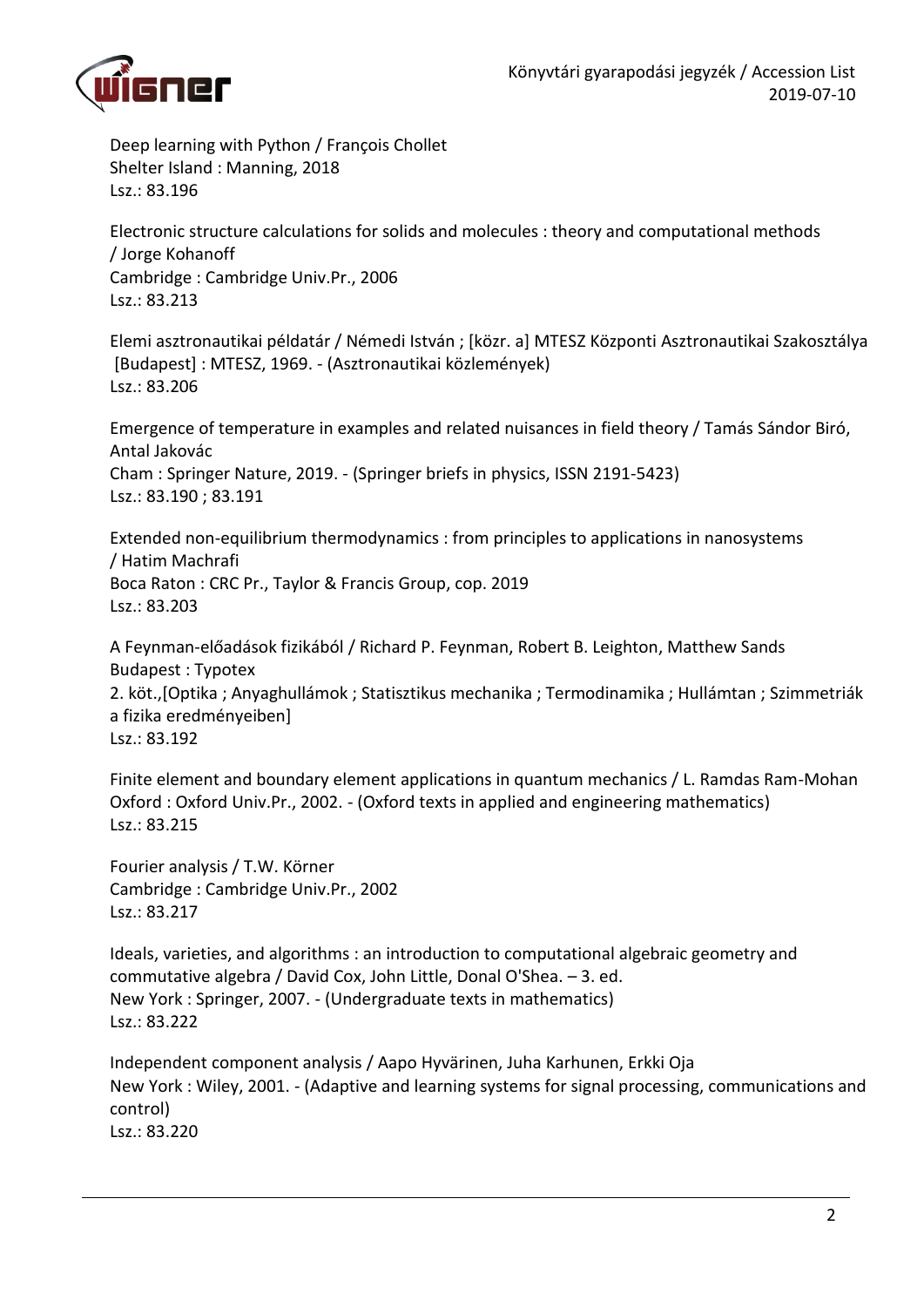

An introduction to biological membranes : composition, structure and function / William Stillwell. - 2. ed. - Amsterdam : Elsevier/Acad.Pr., cop. 2016 Lsz.: 83.205

Introduction to thermodynamics of mechanical fatigue / Michael M. Khonsari, Mehdi Amiri Boca Raton : CRC Pr., 2013 Lsz.: 83.176

Ion beam modification of solids : Ion-solid interaction and radiation damage / ed. Werner Wesch, Elke Wendler [Cham] : Springer, 2016. - (Springer series in surface sciences, ISSN 0931-5195 ; 61.) Lsz.: 83.194

Magyarázat a GDPR-ról / szerk. Péterfalvi Attila, Révész Balázs, Buzás Péter ; [szerzők Árvay Viktor et al.] Budapest : Wolters Kluwer, 2018 Lsz.: 83.173 ; 83.174 ; 83.175

Many-body methods in chemistry and physics : MBPT and coupled-cluster theory / Isaiah Shavitt, Rodney J. Bartlett Cambridge : Cambridge Univ.Pr., 2009 Lsz.: 83.214

A modern introduction to quantum field theory / Michele Maggiore Oxford : Oxford Univ.Pr., 2006. - (Oxford master series in statistical, computational, and theoretical physics ; 12.) Lsz.: 83.216

Modern molecular photochemistry / Nicholas J. Turro Sausalito : University Science Books, cop. 1991 Lsz.: 83.209

Modern quantum chemistry : Introduction to advanced electronic structure theory / Attila Szabo, Neil S. Ostlund Mineola : Dover, [1996] Lsz.: 83.226

Molecular collision dynamics / ed. J. M. Bowman Berlin [etc.] : Springer, 1983. - (Topics in current physics ; 33.) Lsz.: 83.228

Molecular devices and machines : a journey into the nano world / V. Balzani, A. Credi, M. Venturi Weinheim : Wiley-VCH, 2003 Lsz.: 83.219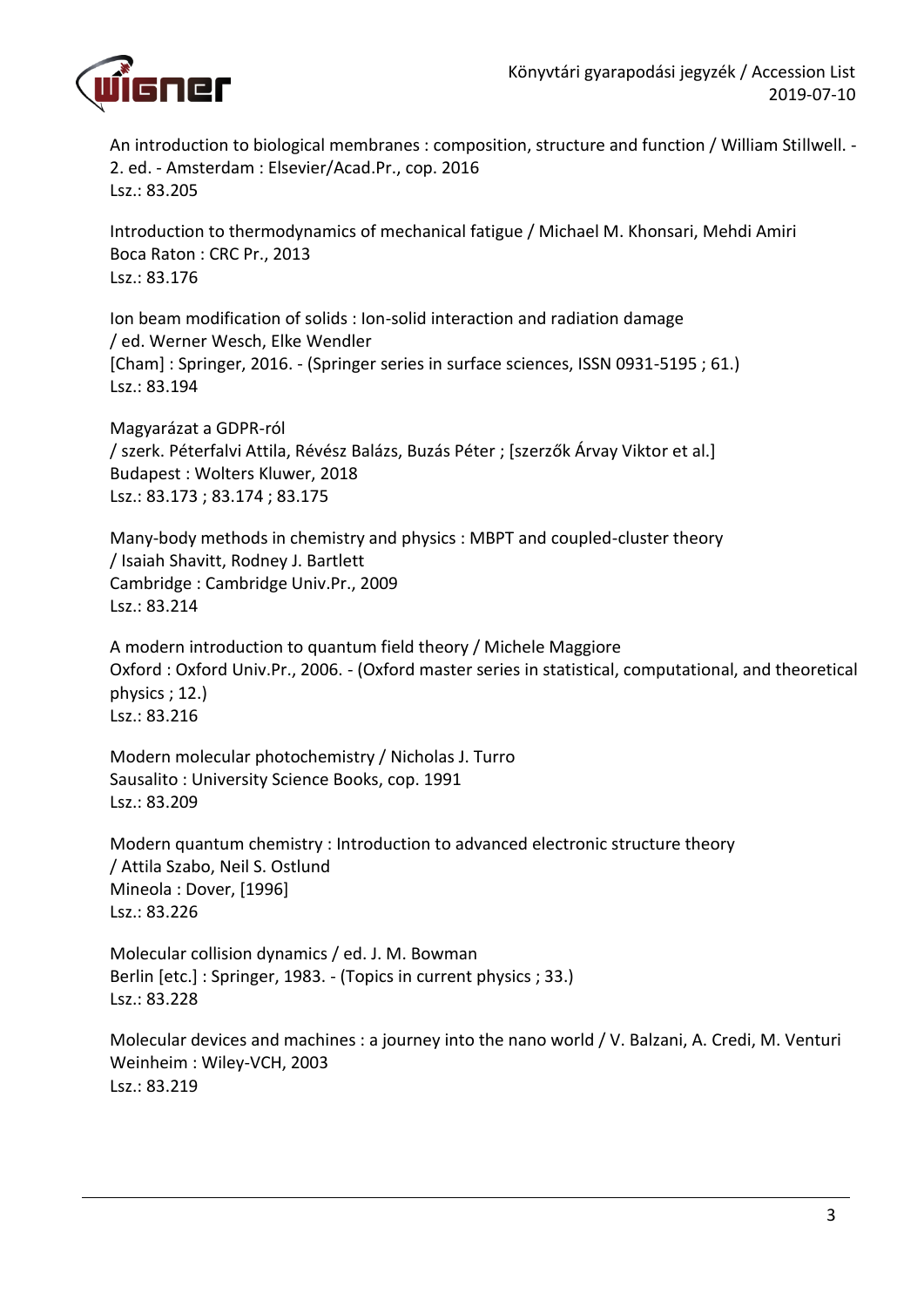

Molecular potential energy functions / J. N. Murrell [et al.] Chichester [etc.] : Wiley, 1984 Lsz.: 83.229

Molecular vibrational/rotational spectra / Dusan Papousek, Mamed Ragimovich Aliev Prague : Academia, 1982 Lsz.: 83.232

A new dimension to quantum chemistry : analytic derivative methods in ab initio molecular electronic structure theory / Yukio Yamaguchi [et al.] New York [etc.] : Oxford Univ.Pr., 1994 Lsz.: 83.224

Optical effects in solids / David B. Tanner Cambridge [etc.] : Cambridge Univ.Pr., 2019 Lsz.: 83.204

Photodissociation dynamics : spectroscopy and fragmentation of small polyatomic molecules / Reinhard Schinke Cambridge : Cambridge Univ.Pr., 1995. - (Cambridge monographs on atomic, molecular, and chemical physics ; 1.) Lsz.: 83.218

Quantum photonics: pioneering advances and emerging applications / eds. Robert W. Boyd, Svetlana G. Lukishova, Victor N. Zadkov Cham : Springer Nature, cop. 2019. - (Springer series in optical sciences, ISSN 0342-4111 ; 217.) Lsz.: 83.236 ; 83.237

Radiobiology for the radiologist / Eric J. Hall, Amato J. Giaccia. - 8., international ed. Philadelphia [etc.] : Wolters Kluwer, 2019 Lsz.: 83.202

Research instruments at the Budapest Neutron Centre : handbook of the Central European Training School on Neutron Techniques / ed. János Füzi, Adél Len, Katalin Bajnok. - 2., ext. ed. Budapest : Budapest Neutron Centre, 2019 Lsz.: 83.234 ; 83.235

Rotational spectroscopy of diatomic molecules / John M. Brown, Alan Carrington Cambridge : Cambridge Univ.Pr., 2003. - (Cambridge molecular science series) Lsz.:83.212

Structures and conformations of non-rigid molecules : [proceedings of the NATO advanced research workshop on ...] : [Reisensburg, 6-10. Sept. 1992] / ed. Jaan Laane [et al.] Dordrecht [etc.] : Kluwer, 1993. - (NATO ASI series. Ser.C, Matematical and physical sciences ; 410.) Lsz.: 83.227